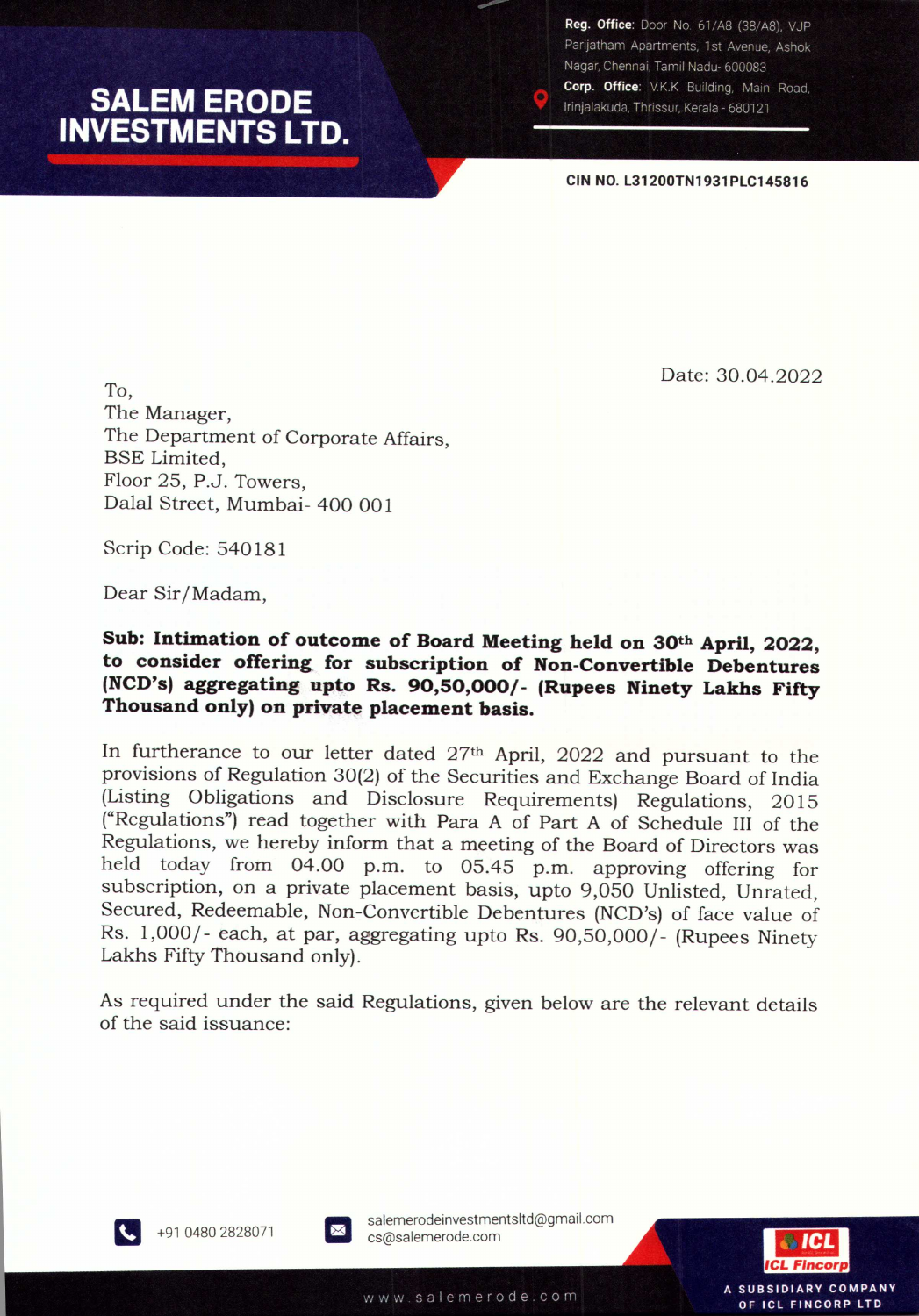| <b>Offer Size</b>                                                       | Whether<br><b>Securities</b><br><b>Listed</b> | the Face Value of Tenor<br>the Security          |                                                                                                         |
|-------------------------------------------------------------------------|-----------------------------------------------|--------------------------------------------------|---------------------------------------------------------------------------------------------------------|
| Rs.90,50,000/-<br>(Rupees<br>Ninety<br>Lakhs<br>Fifty<br>Thousand only) | Unlisted                                      | $Rs.1,000/-$<br>(Rupees<br>One<br>Thousand only) | Deemed date of<br>allotment: Within<br>30 days from date<br>of<br>receipt<br>of<br>application<br>money |

# *Tenure, Interest/coupon rate* **&** *periodicity of payment-*

• Interest rate under the present series of issue are as follows:

#### *Monthly Schemes*

| <b>Particulars</b> | <b>General Category</b> | <b>Senior Citizens</b> |  |
|--------------------|-------------------------|------------------------|--|
| 13 months' Scheme  | 11.00 % p.a.            | 11.50 % p.a            |  |
| 24 months' Scheme  | 11.50 % p.a.            | 12.00 % p.a            |  |
| 36 months' Scheme  | 11.75 % p.a.            | 12.25 % p.a            |  |

# *Cumulative Schemes*

| <b>Particulars</b> | <b>General Category</b> | <b>Senior Citizens</b> |  |
|--------------------|-------------------------|------------------------|--|
| 13 months' Scheme  | 11.50 % p.a             | 12.00 % p.a            |  |
| 24 months' Scheme  | 12.00 % p.a             | 12.50 % p.a.           |  |
| 36 months' Scheme  | 12.25 % p.a             | 12.75 % p.a.           |  |

# *Doubling Scheme (Cumulative}*

| <b>Particulars</b> | <b>General Category</b> | <b>Senior Citizens</b> |  |
|--------------------|-------------------------|------------------------|--|
| 68 months' Scheme  | $13.01%$ p.a.           | $13.01 %$ p.a.         |  |

# *Other Details related to the issue of NCD's:*

• Charge/Security, if any, created over the assets: The proposed issue of Debentures is fully secured against the loan receivables, advances, flxed assets and other unencumbered assets of the Company, for which Charge will be created with the Registrar of Companies, Tamil Nadu.